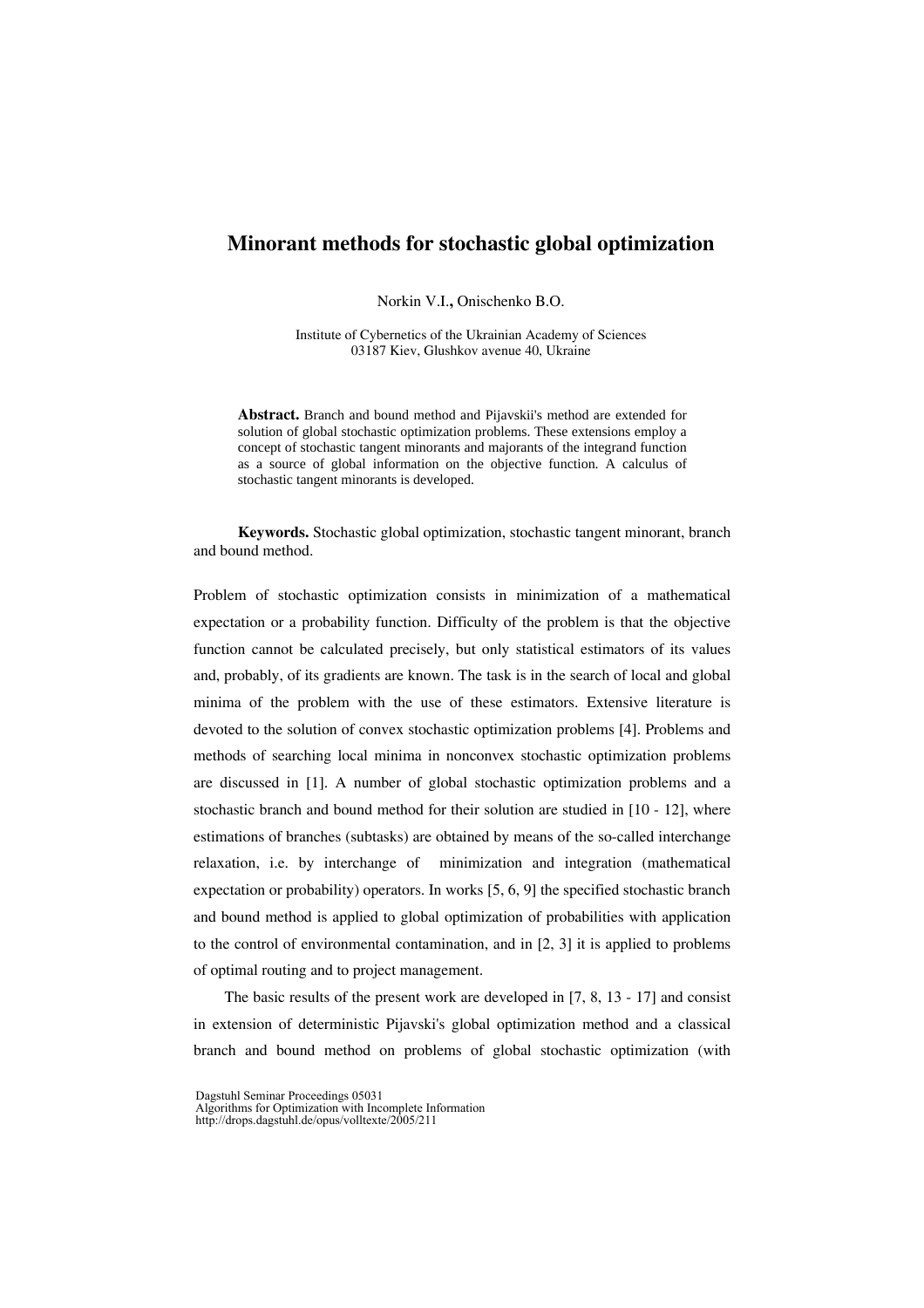mathematical expectation and probability objective functions).

A common feature of considered methods is the use of tangent minorants of the objective function as a source of global information on the function behavior. Thus the key problem is how to construct tangent minorants. For example, as such minorants tangent cones or tangents paraboloids to the function graph can be used. The use tangent paraboloids instead of cones considerably increases efficiency of the method [13]. In [7] a calculus of tangent minorants for complex nonconvex criterion functions is developed. In the present paper we give new rules for calculation of tangent minorants, in particular, for minimum and maximum functions and also stochastic tangent minorants for mathematical expectation and probability functions. Consideration of stochastic minorants is similar to generalization of a deterministic gradient method to a stochastic quasigradient method for solution of stochastic programming problems. The search of deterministic minorants as well as gradients of mathematical expectation functions can be problematic, however calculation and use of stochastic minorants and stochastic quasigradients is quite possible.

Let's consider a problem of global stochastic optimization:

$$
\min_{x \in X} [F(x) = Ef(x, \theta)],
$$

or

$$
\min_{x \in X} [P(x) = P\{f(x, \theta) \ge 0\}],
$$

where  $\theta$  is a random parameter;  $E$  is a symbol of a mathematical Expectation over  $θ$ ,  $f(x, θ)$  is some continuous in *x* and integrable in  $θ$  function;  $θ ∈ Θ$ ;  $(\Theta, \Sigma, P)$  is a problem probability space,  $P\{\cdot\}$  is a symbol of probability; *X* is a continuous or discrete set.

We shall assume, that for each  $\theta$  functions  $f(\cdot, \theta)$  admit tangent at points *y* minorants  $\varphi(x, y, \theta)$  and, thus, it is implicitly assumed [7], that functions  $f(\cdot, \theta)$ are maximum ones:  $f(x, \theta) = \max_{y \in X} \varphi(x, y, \theta)$ . Actually, we shall consider global optimization problems of the form: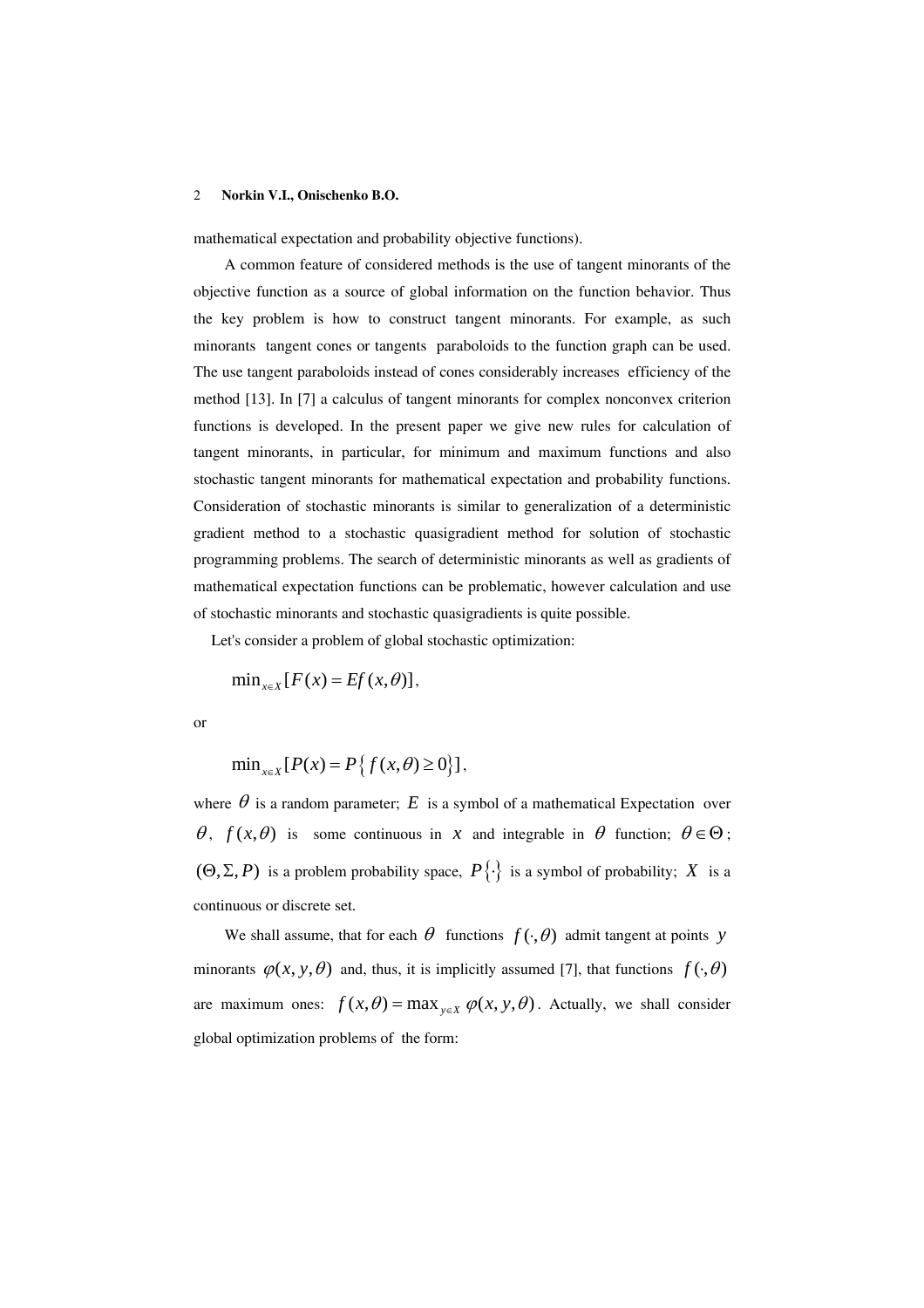$\min_{x \in X} [F(x) = E \max_{y \in Y} \psi(x, y, \theta)],$  $(\min_{x \in X} [F(x) = E \min_{y \in Y} \psi(x, y, \theta)]),$  $\min_{x \in X} \left[ P(x) = P\left\{ \max_{y \in Y} \psi(x, y, \theta) \ge 0 \right\} \right],$  $\left( \min_{x \in X} \left[ P(x) = P\left\{ \min_{y \in Y} \psi(x, y, \theta) \ge 0 \right\} \right] \right),$ 

where  $Y$  is some finite or infinite set. These are stochastic minimax (minimin) problems.

**Definition** 1 [7]. Let *X* be a topological space, functions  $F(x)$ ,  $x \in X$ , and  $\varphi(x, y)$   $x \in X$ ,  $y \in X$  are connected by conditions:

- (i)  $F(x) \ge \varphi(x, y)$  for all  $x \in X$   $y \in X$ ;
- (ii)  $F(y) = \varphi(y, y)$  for all  $y \in X$ ;
- (iii) functions  $\{\phi_y(x) = \phi(x, y)\}_{y \in X}$  are equicontinuous in *x*.

Then functions  $\{\varphi(\cdot, y), y \in X\}$  are called tangent (at points y) minorants for  $F(x)$ .

**Minorant bounds on optimal values of the objective function.** We designate  $F_* = \min_{x \in X} F(x)$ . Let  $\{\varphi(x, y)\}_{y \in X}$  be a family of tangent at points  $y \in X$ minorants for  $F(x)$ ,  $\{y \in Z \subseteq X\}$  be some finite or infinite set of points from *X* . It is obvious, that function  $\phi(x) = \max_{y \in Z} \phi(x, y)$  is a minorant for  $F(x)$ , tangent at all points  $y \in Z$ , and quantity  $F_1 = \min_{x \in X} \phi(x)$  is an estimate from below for  $F_{\Box}$ .

With the purpose of the solution of stochastic programming problems we shall introduce a concept of stochastic tangent minorant.

**Definition 2.** Functions  $\{\phi(\cdot, y, \theta), y \in X, \theta \in \Theta\}$ , where  $\Theta$  is a carrier of some probability space  $(\Theta, \Sigma, P)$ , are called stochastic tangent minorants for  $F(x)$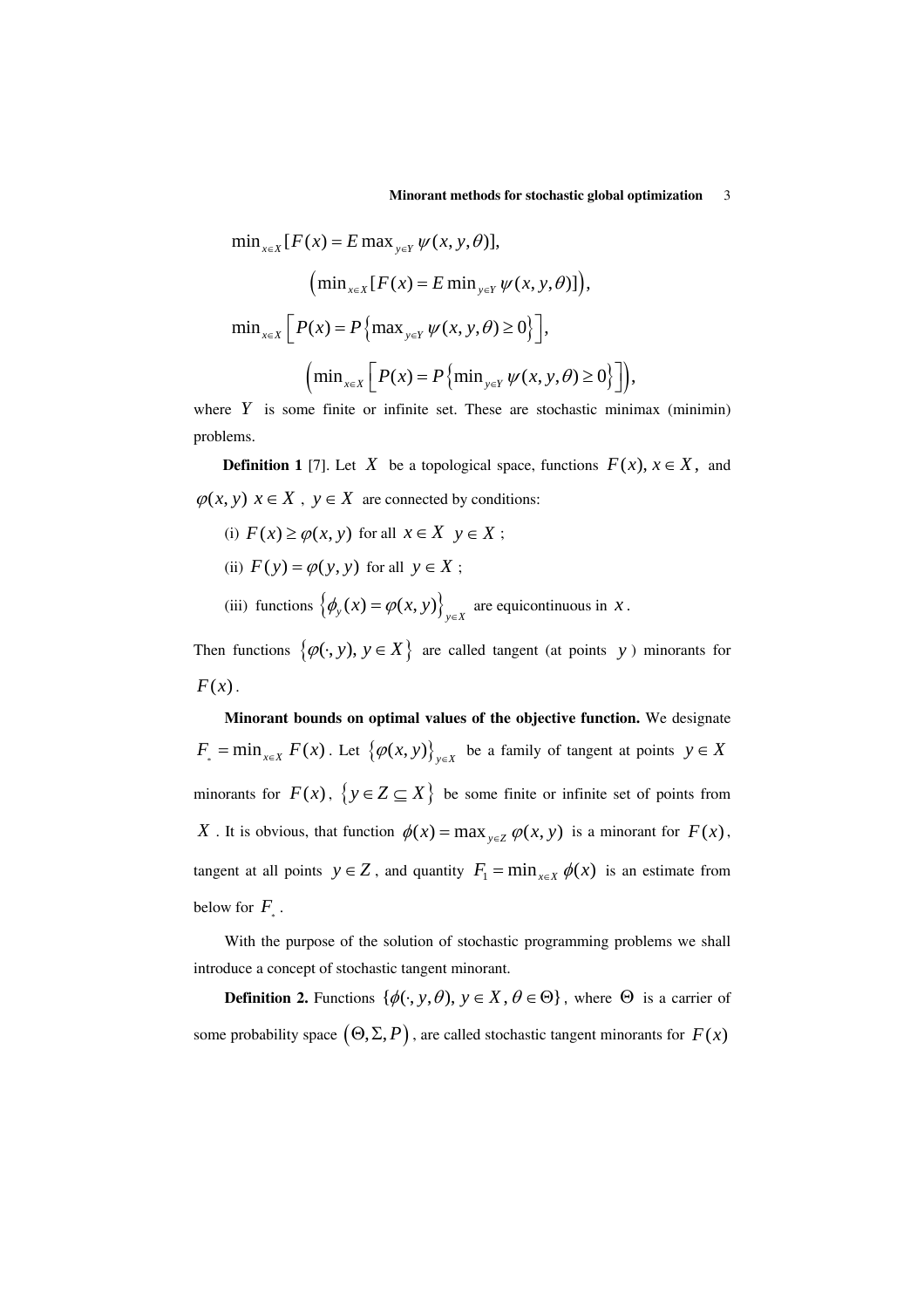if functions  $\phi(x, y, \theta)$  are measurable in  $\theta$ , and for every  $y \in X$  mathematical expectations  $\varphi(x, y) = E\phi(x, y, \theta)$  exist and are tangent at point y minorants for  $F(x)$  (in the sense of definition 1).

As stochastic **tangent minorants of a mathematical expectation function**  $F(x) = Ef(x, \theta)$  it is possible to take tangent minorants of subintegral function  $f(x, \theta)$ .

**Lemma 1.** Assume that  $f(\cdot, \theta)$  has tangent minorants  $\phi(x, y, \theta)$ :

**1)**  $f(x, \theta) \ge \phi(x, y, \theta)$  for all  $x, y \in X$ ;

**2**)  $f(y, \theta) = \phi(y, y, \theta)$  for all  $y \in X$ ;

**3**)  $\phi(x, y, \theta)$  is continuous in  $(x, y)$  a.s. in  $\theta$ ;

**4)**  $\phi(x, y, \theta)$  is measurable in  $\theta$  for all  $x, y \in X$ ;

**5)**  $|\phi(x, y, \theta)| \leq M(\theta)$  for all  $x, y \in X$ ,  $EM(\theta) < \infty$ .

Then  $\varphi(x, y) = E\varphi(x, y, \theta)$  is a tangent minorant for  $F(x) = Ef(x, \theta)$ .

Here the situation is similar to the calculation of stochastic gradients of a mathematical expectation function. Finding of deterministic gradients as well as deterministic minorants of mathematical expectation functions can be problematic, however calculation and use of stochastic quasigradients and stochastic minorants is quite possible.

**Tangent minorants of a probability function**  $P(x) = P\{f(x, \theta) \ge 0\}$  are constructed in a similar way, namely, as a tangent at point *y* minorant of  $P(x)$  it is possible to take function  $\phi(x, y) = P\{\phi(x, y, \theta) \ge 0\}$ , where  $\phi(x, y, \theta)$  is a tangent at point *y* minorant of function  $f(x, \theta)$ .

Tangent minorants are closely connected to maximums functions. On the one hand, for maximum functions tangent minorants are easily constructed, and on the other hand functions admitting tangent minorants are maximum functions [7].

If  $f(x) = \max_{z \in \mathbb{Z}} \psi(x, z) = \psi(x, z(x))$  is a maximum function, where  $\psi(x, y)$  is continuous in *x* uniformly in  $z \in Z$ , then, obviously, function  $\varphi(x, y) = \psi(x, z(y))$  is a tangent at point *y* minorant for  $f(x)$  [7].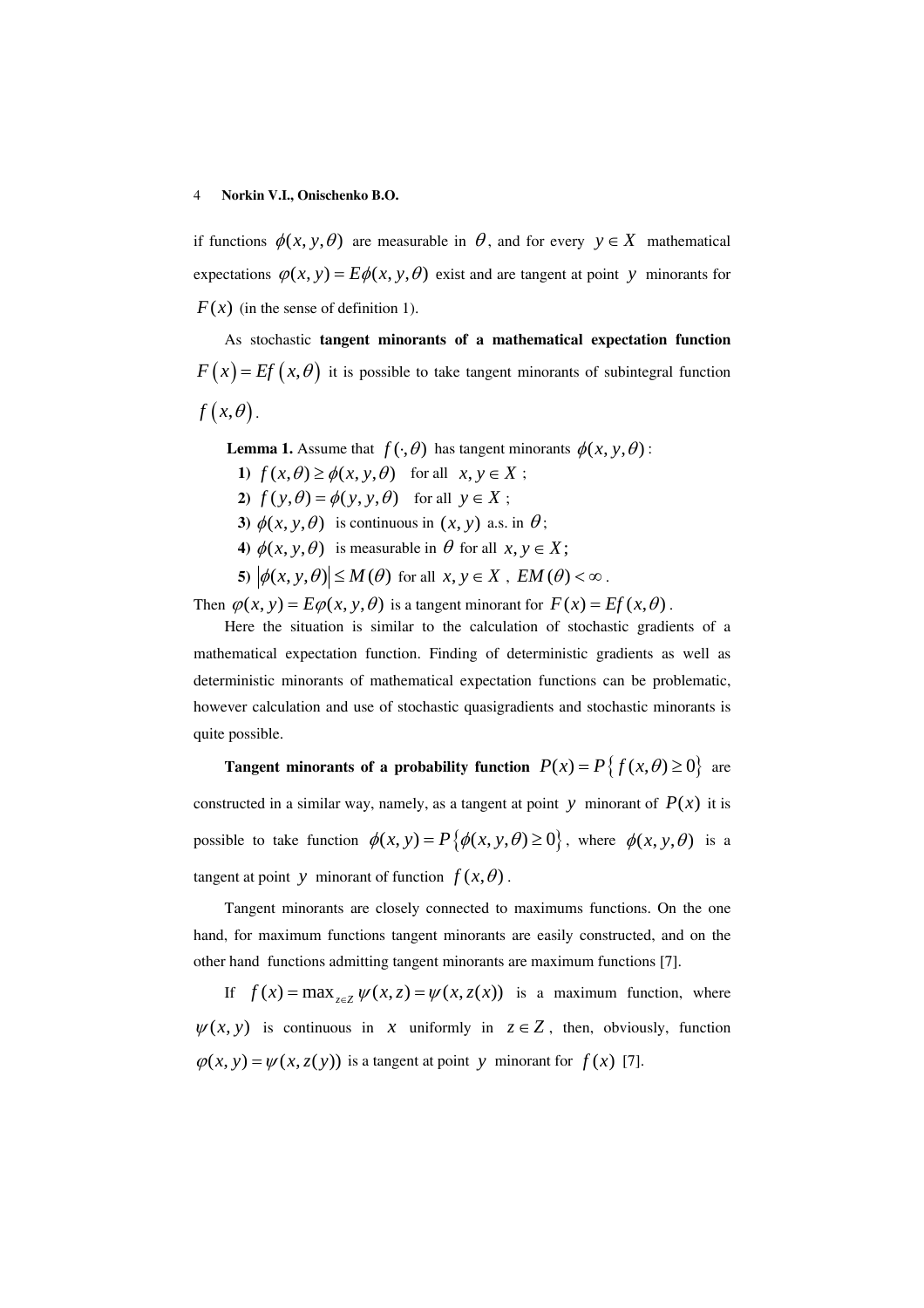Let's consider some ways of construction of stochastic tangent minorants.

**Tangent cones.** If functions  $f(x, \theta)$  are Lipschitz (Holder of degree  $\alpha$ ) with integrable in  $\theta$  Lipschitz constant  $L(\theta)$ , then as a tangent at point *y* minorant for  $f(x, \theta)$  it is possible to take function  $\phi(x, y, \theta) = f(y, \theta) - L(\theta) \|x - y\|^{\alpha}$ .

**Tangent paraboloids.** For smooth in *x* functions  $f(x, \theta)$  with Lipschitz gradient (with a constant  $L_1(\theta)$ ) as stochastic tangent minorants it is possible to use tangent to the graph at points *y* paraboloids.

**Minorants of composite functions.** Let  $f(x) = f_0(f_1(x),..., f_m(x))$ ,  $x \in X$ , where *X* is a topological space,  $f_0(z)$  is monotonously growing continuous function on the set  $Y = \{f_1(x),..., f_m(x) \in R^m \mid y \in X\}$ . Let functions  $f_i(\cdot)$   $i = \overline{1,m}$ , have tangent minorants  $\varphi_i(x, y)$   $i = \overline{1,m}$ . Then functions  $\{\varphi(\cdot, y) = f_0(\varphi_1(\cdot, y), ..., \varphi_m(\cdot, y))\}_{y \in X}$  are tangent minorants for  $f(x)$  [7].

**Minorants of a difference of convex functions.** If function  $f(x)$ representable as a difference of two convex on compact  $X \in \mathbb{R}^n$  functions  $f^1(x)$ and  $f^2(x)$ , i.e.  $f(x) = f^1(x) - f^2(x)$ , then functions  $\{\varphi(x, y, \theta) = f^1(y) + \langle g(y), x - y \rangle - f^2(x) \}_{x \in X}$ , where  $g(y)$  is a generalized gradient of function  $f(.)$  at point *y*, are concave tangent minorants for  $f(x)$  on *X* [7].

**Minorants of a minimum function.** Let  $f(x) = \inf_{z \in Z} \psi(x, z)$  and functions  $\psi(\cdot, z)$  for all  $z \in Z$  admit (concave) tangent at points *y* minorants  $\phi(x, y, z)$ . Then function  $\varphi$ (*x*, *y*) = inf<sub> $z \in \mathbb{Z}$   $\phi$ (*x*, *y*, *z*) is (concave) tangent at *y* minorant for</sub>  $f(x)$ .

**Minorants of expectation function with measure depending on decisions**: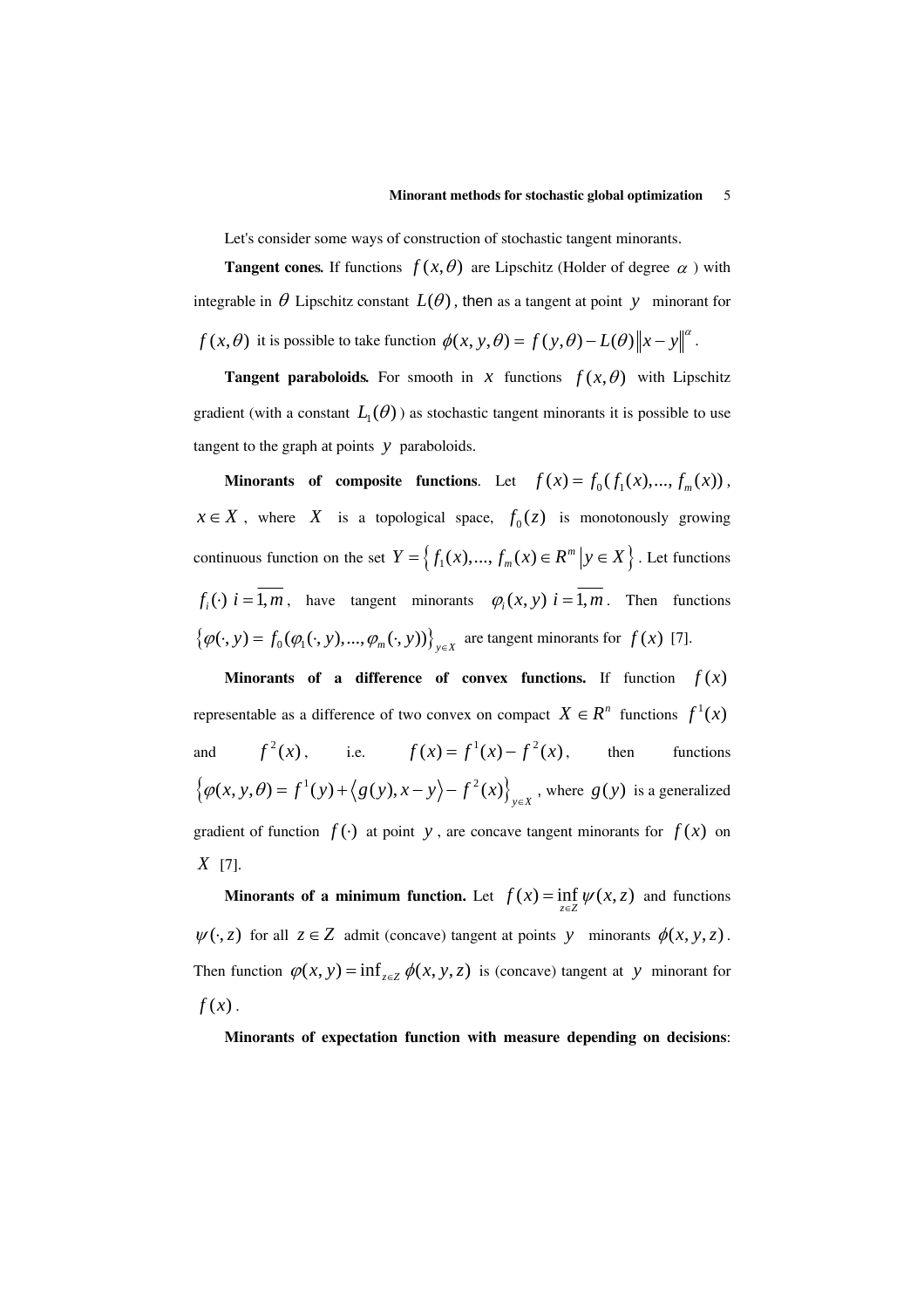$F(x) = E_x f(x, \theta) = \int_{\Theta} f(x, \theta) p_x(\theta) d\theta$  [17]. Assume that for each (tangent) point  $y$  for all  $x$  holds:

 $f(x, \theta) \ge f(y, \theta) - L(y, \theta) \|x - y\|$  and  $p_x(\theta) \ge p_y(\theta) - l_y(\theta) \|x - y\|$ . Then

$$
F(x) \ge E_y \left[ f(y, \theta) - \left( L(y, \theta) + \frac{l_y(\theta)}{p_y(\theta)} \right) \|x - y\| \right] = E_y \varphi(x, y, \theta_y),
$$

i.e. functions  $\varphi(x, y, \theta_y)$  constitute stochastic tangent minorants for  $F(x)$ . If only density depends on *x*, i.e.  $F(x) = E_x f(\theta) = \int_{\Theta} f(\theta) \frac{p_x(\theta)}{p_y(\theta)} dP_y$ *y*  $F(x) = E_x f(\theta) = \int f(\theta) \frac{p_x(\theta)}{p_x(\theta)} dP_x$ *p*  $E_x f(\theta) = \int_{\Theta} f(\theta) \frac{p_x(\theta)}{p(\theta)} dP_y \theta$ , and  $p_x(\theta)$ admits tangent minorants  $\phi(x, y, \theta)$  then functions  $\varphi(x, y, \theta) = f(\theta)\varphi(x, y, \theta) / p_y(\theta)$  can be taken as stochastic tangent minorants for  $F(x)$ .

We approximate the original stochastic optimization problem by its empirical approximation:

$$
\[F_k(x) := (1/k)\sum_{i=1}^k f(x,\theta^i)\] \to \min_{x \in X},
$$

where  $\theta^i$  are independent observations of random parameter  $\theta$ . If functions  $F_k(x)$ uniformly converge to  $F(x) = Ef(x, \theta)$  when  $k \to \infty$ , then the initial problem can be solved through the sequence of uniform approximations.

Let functions  $\phi(x, y, \theta)$  are tangent minorants for stochastic functions *f*  $(x, \theta)$ . Obviously, functions  $\varphi_k(x, y) = (1/k) \sum_{i=1}^k \phi(x, y, \theta^i)$ , constitute tangent minorants for  $F_k(x)$ .

Piyavskii's method [18] has been repeatedly rediscovered and is one of popular methods of deterministic global optimization. It has two equivalent forms: for optimization of maximums functions and for functions admiting the so-called tangent minorants [7]. The concept of tangent minorants is the key one for the given method. The basic problem of Piyavskii's method in a multivariate case is how to solve auxiliary approximating multiextremal problems.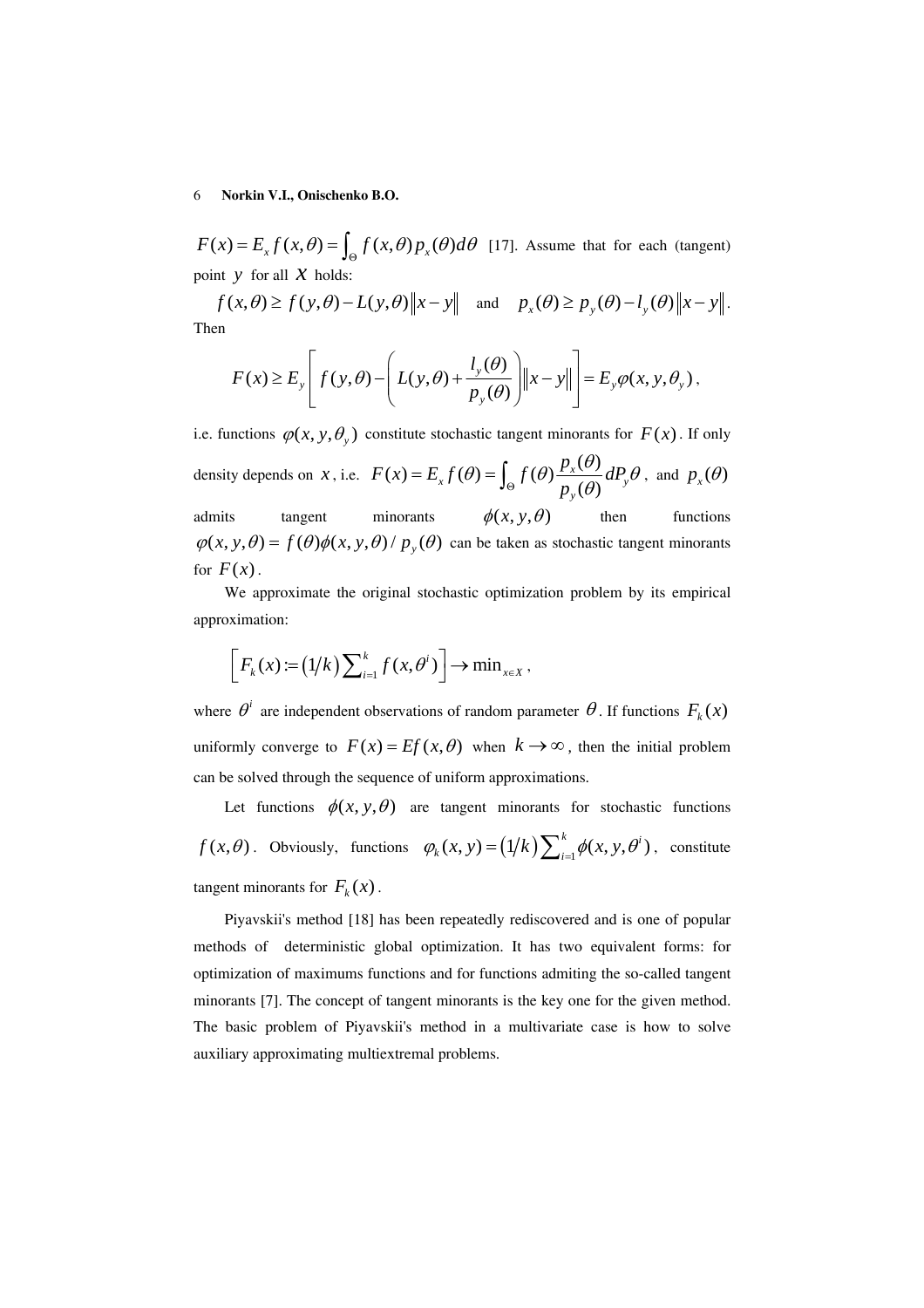### **Minorant methods for stochastic global optimization** 7

The branch and bound method is one of the basic methods of discrete and global deterministic optimization. It is characterized by the way of partitioning of the initial feasible set (for example, on parallelepipeds, simplexes, etc.), a kind of estimations of optimum values of the objective function on subsets (for example, a relaxation of constraints, dual estimation, etc.), strategy of refining of the partitioning. The basic difference of different variants of the method consists in a way of obtaining estimations from below of the optimal value of the objective function on a fragment of partitioning.

A common feature of considered methods applied to a problem of global stochastic optimization is the use of a sequence of uniform approximations of the objective function and tangent minorants of these approximations. Thus, we obtain new modifications of Piyavskii's method and of the branch and bound method for the solution of so-called limit extremal problems in which objective function is optimized through a sequence of approximating functions.

We radically solve a problem of solution of auxiliary approximating problems in a multivariate Piyavskii's method, namely, we solve them not precisely (that is rather difficult) but approximately by partitioning the domain of search into subsimplexes and by searching a subsimplex with the least estimate from below of the approximating function (instead of searching points of its global minimum). Then this variant of the method, in essence, turns into a branch and bound method with minorant estimates of branches.

An important feature of the classical branch and bound method is the opportunity of rejection of unpromising branches. However it cannot be easily done if we use stochastic estimations of branches in stochastic programming problems as there is a probability of loss of a global extremum. In one of modifications of the branch and bound method we do not reject branches (subsets of partitioning) with bad estimates, but aggregate them, i.e. we come back to more rough partitioning of the domain of search, but do it no more, than finite number of times.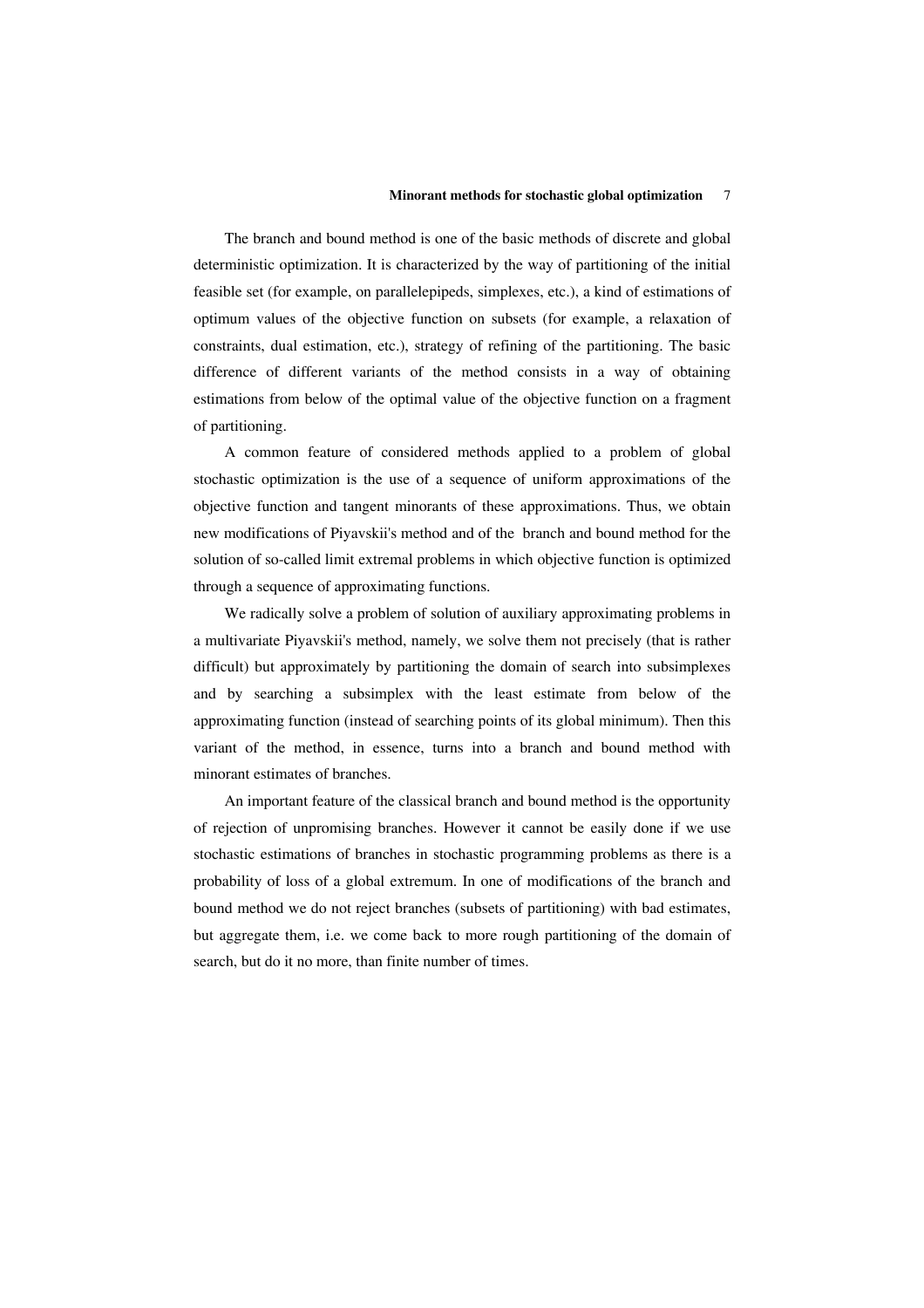#### **References**

- 1. Ermoliev Y.M., Norkin V.I. Methods for solution of nonconvex nonsmooth stochastic optimization problems, *Kibernetika i sistemnyi analiz*, 2003, N 5, 60-81 (in Russian, English translation in *Cybernetics and Systems Analysis,* 2003, Vol. 39, Issue 5, pp. 701-715).
- 2. Gutjahr W.J., Hellmayr A., Pflug G.C., Optimal stochastic single-machine tardiness scheduling by stochastic branch-and-bound // *European J. of Operational Research.* - 1999. - Vol.117, N 2. - P.396-413.
- 3. Gutjahr W.J., Strauss C., Wagner E., A Stochastic Branch-and-Bound Approach to Activity Crashing in Project Management // *J. on Computing.* - 2000. - Vol. 12, N 2. - P.125-135.
- 4. Handbooks in Operations Research and Management Science, 10: Stochastic Programming/Edited by A. Ruszczynski and A. Shapiro, North-Holland: Elsevier, 2003.
- 5. Hägglöf K. The Implementation of the Stochastic Branch and Bound Method for Applications in River Basin Water Quality Management // Working paper WP-96-89. - Int. Inst. for Appl. Syst. Analysis. Laxenburg, Austria, 1996. - 13 p.
- 6. Lence B.J., Ruszczcynski A. Managing Water Quality under Uncertainty: Application of a New Stochastic Branch and Bound Method // Working paper WP-96-066. - Int. Inst. for Appl. Syst. Analysis. Laxenburg, Austria, June 1996. - 18 p.
- 7. Norkin V.I. On Pijavski's method for solving general global optimization problem, *Zhurnal Vychislitel'noj Matematiki i Matematicheskoj Fiziki*, 1992, N 7, 992-1006 (in Russian, English translation in *Comp. Maths and Math. Phys.*, 1992, N 7, 873-886).
- 8. Norkin V.I. Global Stochastic Optimization: Branch and Probabilistic Bound Method, In *Methods of Control and Decision-Making under Risk and Uncertainty*, Ed. Yu. M.Ermoliev, Glushkov Institute of Cybernetics, Kiev, 1993, 3-12 (In Russian).
- 9. Norkin V.I. Global Optimization of Probabilities by the Stochastic Branch and Bound Method // Stochastic optimization: Numerical methods and technical applications. Proceedings of 3rd GAMM/IFIP Workshop (Neubiberg/Munchen, June 17-20, 1996). - Lecture Notes in Economics and Mathematical Systems 458, Berlin, Springer, 1998. - P.186-201.
- 10. Norkin V., Ermoliev Yu. M., Ruszczynski A. On optimal allocation of indivisibles under uncertainty // Working paper WP-94-021. - Int. Inst. for Appl. Syst. Analysis. Laxenburg, Austria, 1994.
- 11. Norkin V., Pflug G.Ch., Ruszczynski A. A branch and bound method for stochastic global optimization // Math. Progr. - 1998. - Vol. 83. - P. 425-450.
- 12. Norkin V., Ermoliev Yu. M., Ruszczcynski A. On optimal allocation of indivisibles under uncertainty // Operations Research. - 1998. - Vol. 46. - № 3. - P. 381-395.
- 13. Norkin V.I., Onischenko B.O. On stochastic analogue of Piyavski's global optimization method, *Teoria optimalnyh risheniy (Theory of optimal decisions)*, Ed. N.Z.Shor, Glushkov Institute of Cybernetics, Kiev, 2003, No.2, pp.64-70.
- 14. Norkin V.I., Onischenko B.O. A branch and bound method with minorant estimates used to solve stochastic global optimization problems**,** *Komputernaya matematika* (*Computer mathematics*), Institute of Cybernetics, Kiev, 2004, N 1, pp. 91-101.
- 15. Norkin V.I., Onischenko B.O. On the global minimization of minimum functions by the minorant method, *Teoria optimalnyh risheniy (Theory of optimal decisions)*, Ed. N.Z.Shor, Glushkov Institute of Cybernetics, Kiev, 2004, No. 3, pp. 56-63.
- 16. Norkin V.I., Onischenko B.O. Minorant methods of stochastic global optimization **//** Kibernetika i sistemny analiz (translated into English as *Cybernetics and Systems Analysis*) (in print).
- 17. Norkin V.I., Onischenko B.O. On a branch and approximate bounds method**,** *Komputernaya matematika* (*Computer mathematics*), Institute of Cybernetics, Kiev, 2005, N 1.